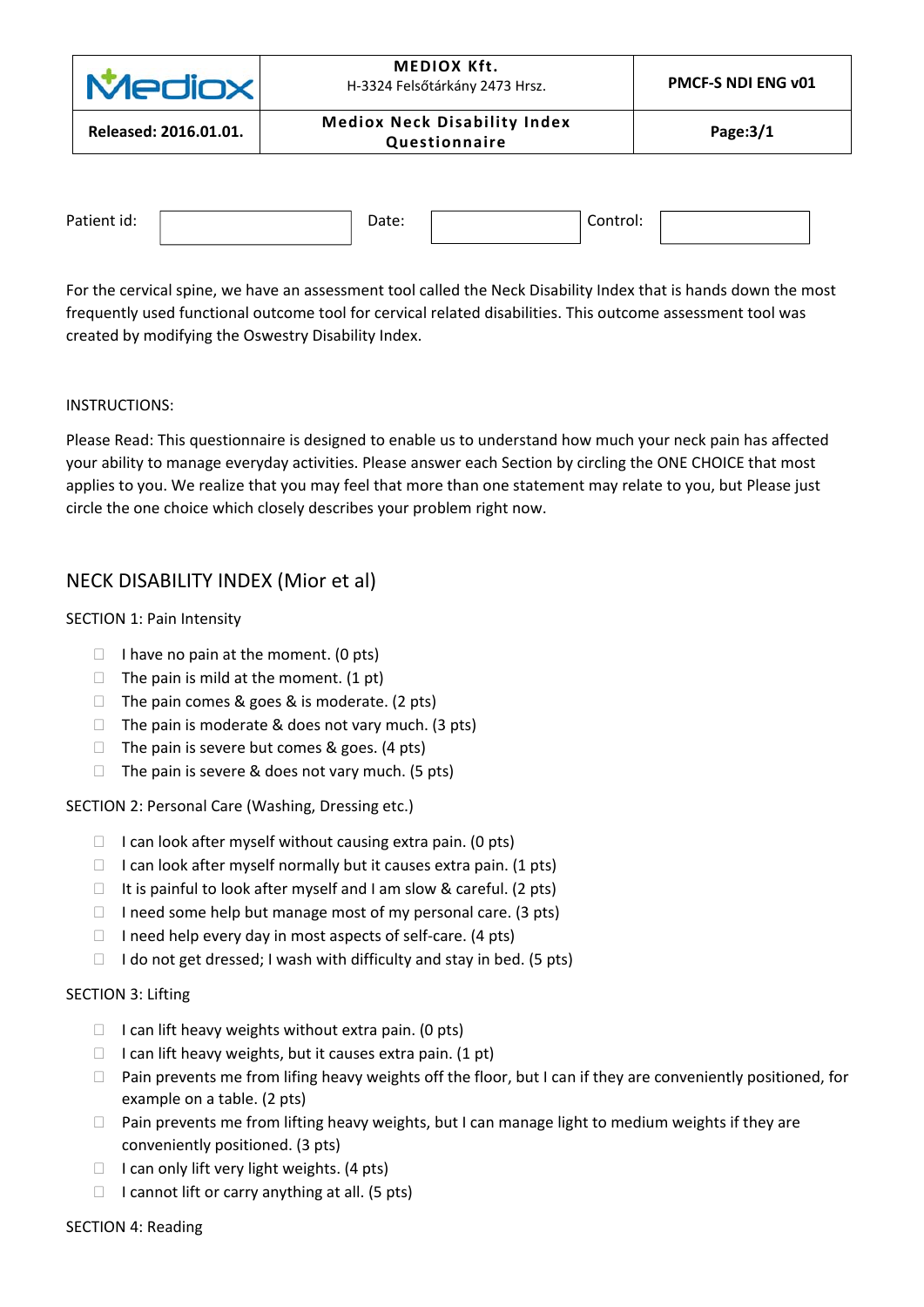

#### **MEDIOX Kft.**  H‐3324 Felsőtárkány 2473 Hrsz. **PMCF‐S NDI ENG v01**

# **Released: 2016.01.01. Mediox Neck Disability Index Questionnaire Page:3/2**

- $\Box$  I can read as much as I want to with no pain in my neck. (0 pts)
- $\Box$  I can read as much as I want with slight pain in my neck. (1 pts)
- $\Box$  I can read as much as I want with moderate pain in my neck. (2 pts)
- $\Box$  I cannot read as much as I want because of moderate pain in my neck.
- $\Box$  I cannot read as much as I want because of severe pain in my neck.
- $\Box$  I can not read at all because of neck pain. (5 pts)

## SECTION 5: Headache

- $\Box$  I have no headaches at all. (0 pts)
- $\Box$  I have slight headaches that come infrequently. (1 pt)
- $\Box$  I have moderate headaches that come in-frequently. (2 pts)
- $\Box$  I have moderate headaches that come frequently. (3 pts)
- $\Box$  I have severe headaches that come frequently. (4 pts)
- $\Box$  I have headaches almost all the time. (5 pts)

## SECTION 6: Concentration

- $\Box$  I can concentrate fully when I want to with no difficulty. (0 pts)
- $\Box$  I can concentrate fully when I want to with slight difficulty. (1 pts)
- $\Box$  I have a fair degree of difficulty in concentrating when I want to. (2 pts)
- $\Box$  I have a lot of difficulty in concentrating when I want to. (3 pts)
- $\Box$  I have a great deal of difficulty in concentrating when I want to. (4 pts)
- $\Box$  I cannot concentrate at all. (5 pts)

## SECTION 7: Work

- $\Box$  I can do as much work as I want to. (0 pts)
- $\Box$  I can only do my usual work but no more. (1 pt)
- $\Box$  I can don most of my usual work but no more. (2 pts)
- $\Box$  I cannot do my usual work. (3 pts)
- $\Box$  I can hardly do any work at all. (4 pts)
- $\Box$  I cannot do any work at all. (5 pts)

## SECTION 8: Driving

- $\Box$  I can drive my car without neck pain. (0 pts)
- $\Box$  I can drive my car as long as I want with slight pain in my neck. (1 pt)
- $\Box$  I can drive my car as long as I want with moderate pain in my neck.
- $\Box$  I cannot drive my car as long as I want because of moderate pain in my neck. (3 pts)
- $\Box$  I can hardly drive my car at all because of severe pain in my neck. (4p)
- $\Box$  I cannot drive my car at all. (5 pts)